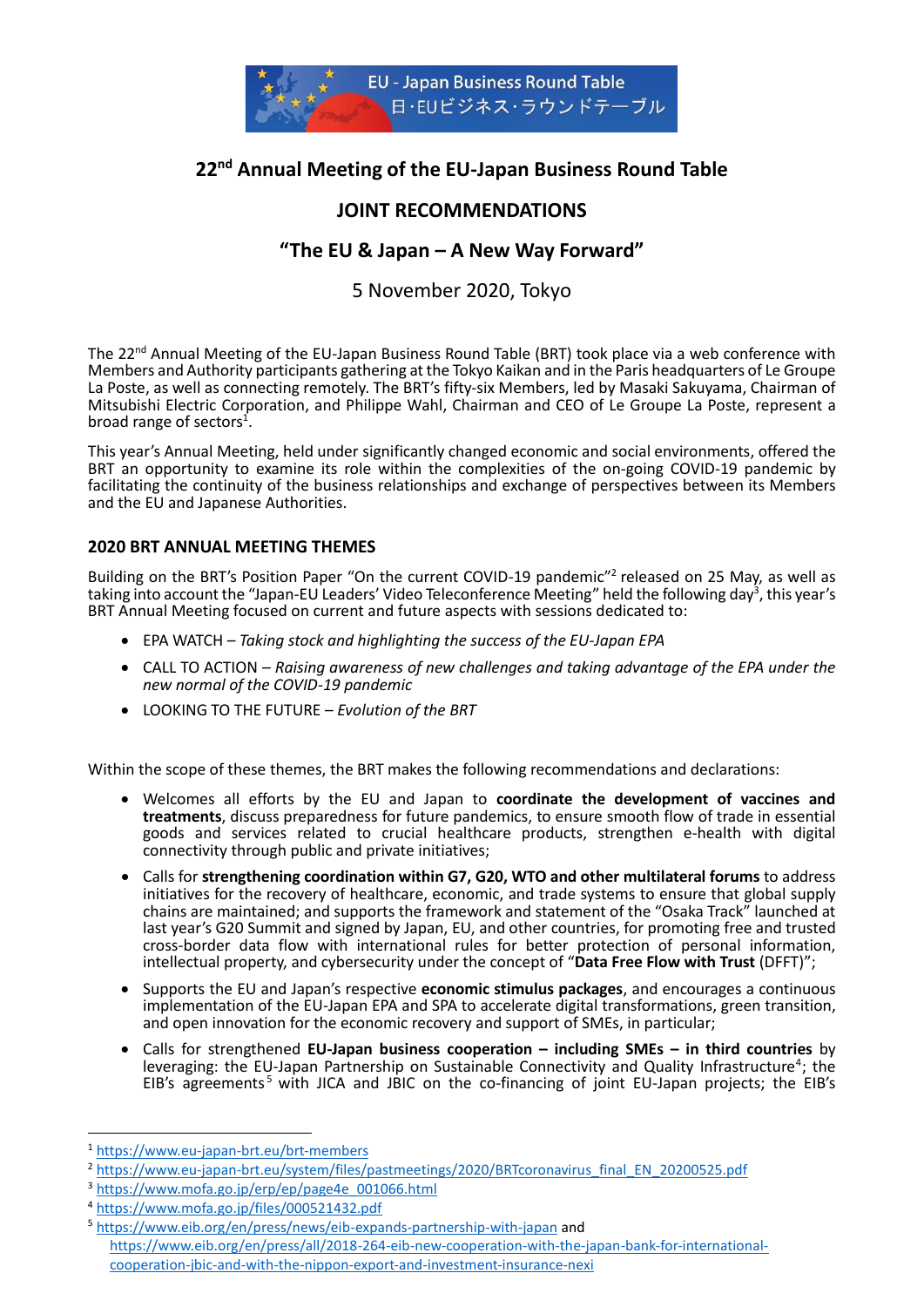Memorandum of Understanding (MoU) with NEXI<sup>6</sup> on trade insurance to cover risks involved in overseas transactions; and,

• Commits to reflect on forward-looking, post-coronavirus pandemic strategies within the EU and Japan's business communities that foster opportunities with a renewed focus on the Paris Agreement and the United Nations' Sustainable Development Goals (SDGs) that remain crucial and effective tools and aims.

## **EXPANDING ON ASPECTS OF HOW THE EU-JAPAN CAN WORK TOGETHER**

**In line with the BRT's Position Paper of 25 May, the following are additional considerations with which the BRT could help mitigate the healthcare and economic consequences of the current and future pandemics:**

- Urges healthcare stakeholders, governments, and research institutions in the EU and Japan to share, coordinate, and harmonise knowledge and resources to realise novel therapeutics, including the use of artificial intelligence (AI), for the development of COVID-19 vaccines;
- Calls on relevant governments and agencies of the EU and Japan to address the logistical aspects of the import and export of medicines and medical devices, as well as critical, related services;
- Regards the greater use of digital technologies, such as Internet of Things (IoT) and AI, as critical to realising efficiency and safety gains across industries, and encourages collaboration between the EU and Japan to develop new platforms and tools such as innovative ETL (Extract/Transform/Load) tools development;
- Views that stimulating investment and maintaining support for innovation will enable the mobility of people, capital, goods, and services for the sake of restarting, and promoting economic growth; and,
- Calls for cooperation in autonomous mobility and electric vehicles to be reinforced.

### **WORKING PARTY RECOMMENDATION HIGHLIGHTS**

#### **The BRT also endorses the Recommendations to the Authorities prepared by the BRT's Working Parties**

The full sets of recommendations from the four working parties are available separately<sup>7</sup>. Each working party has emphasised three of its recommendations:

*(WP1) Trade Relations; Investment and Regulatory Cooperation; Financial Services, Accounting and Taxation:*

- Defend the centrality of the WTO as the guardian of the multilateral trading system and continue to promote free trade in the face of rising protectionism;
- Improve the operation of documents screening and approval process in order to facilitate usage of preferential tariffs, and enable the retrospective application of the EPA in cases where origin has been established; and,
- Enhance bilateral discussions on how to limit the impact on business with regard to travel restrictions under COVID-19, while accelerating the resumption of international travel, as well as drafting an action plan on how to deal with future pandemics with focus on travel restrictions.

#### *(WP2) Life Sciences & Biotechnology, Healthcare and Well-Being:*

- Support the research and development of diagnosis, treatments and vaccines for the new type of coronavirus and related diseases and co-ordinately promote collaborative actions of companies and/or academia to accelerate their developments, provide appropriate compensation and protection scheme for those treated and providing treatments;
- Continuously review the current pricing system for pharmaceuticals to strengthen the reward for innovation, thereby maintaining an incentive for companies to develop new drugs and bringing them rapidly to meet patients' needs in Japan; and,
- Keep refining the system of using Health Technology Assessment and Cost Effectiveness Analysis (CEA) for pharmaceuticals, and refrain from using CEA in making reimbursement decisions.

### *(WP3) Digital Innovation & Mobility:*

• Enhance cooperation between both authorities and take an international leadership for digital transformation;

<sup>6</sup> <https://www.nexi.go.jp/en/topics/newsrelease/2018102205.html>

<sup>7</sup> <https://www.eu-japan-brt.eu/annual-meeting-2020>